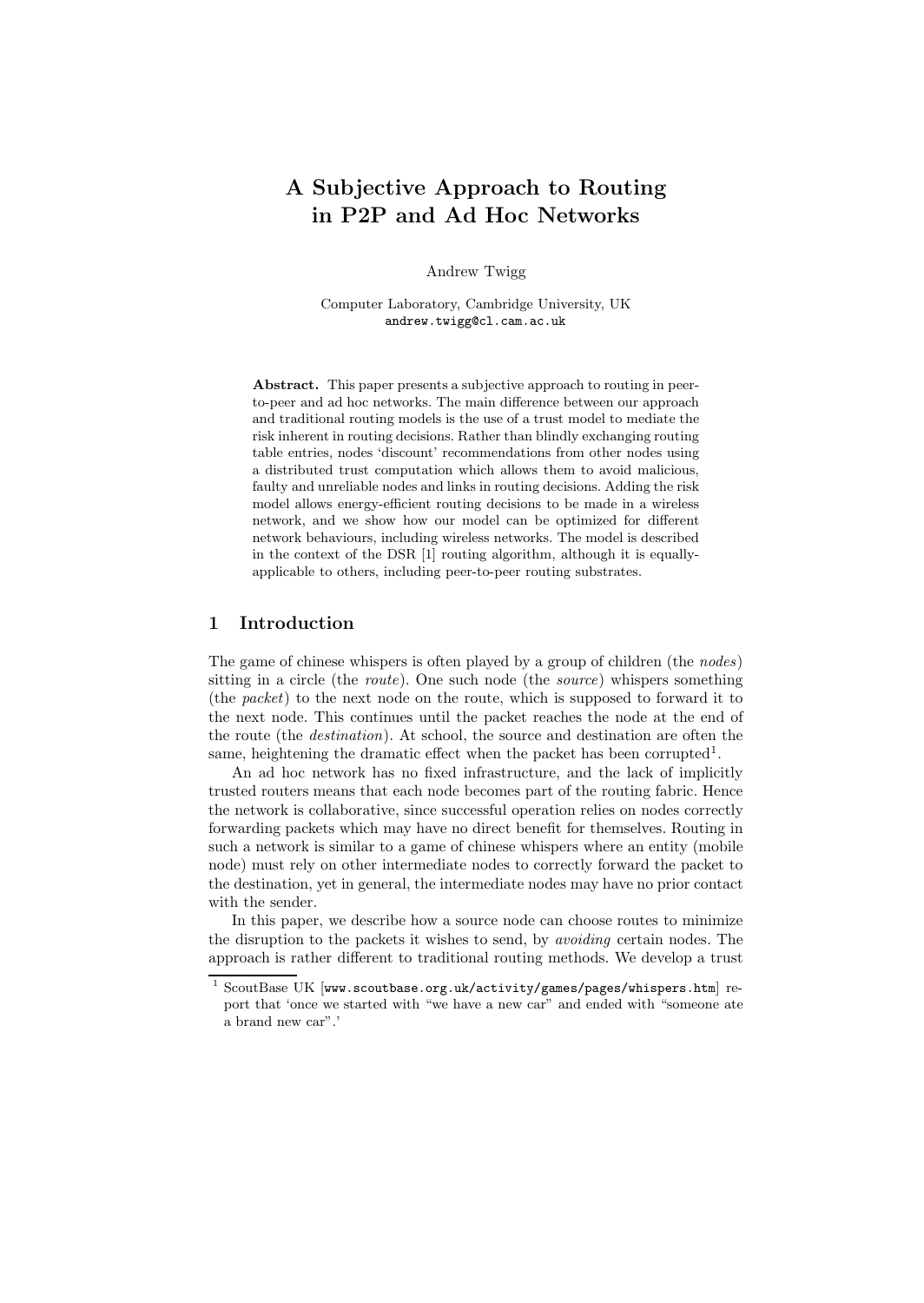model that can be used to reason explicitly about routing choices and the nodes and links which constitute them. Rather than reasoning objectively, we operate in the domain of subjective logic [2] which permits uncertainty in probabilities, so nodes form opinions rather than storing observations. Our main contribution is that, rather than blindly exchanging routing table entries, nodes can 'discount' these recommendations from other nodes using a distributed trust computation that takes into account others' opinions about the recommender, hence avoiding both malicious and unreliable nodes and links.

The second contribution of this work is in using the trust model to mediate the risks associated with routing decisions. In a wireless ad hoc network, this allows nodes to make informed routing decisions by trading energy requirements against the reliability of a route. The work is based on a trust-based extension to the dynamic source routing algorithm presented in [3], and the work on establishing trust in peer-to-peer systems in [4, 5]. Secure routing protocols for similar problems are presented in [6–8], though we want to consider the less 'traditional' secure notion of trust, as in [9].

The remainder of this paper is organised as follows. Section 2 briefly describes our network model, Section 3 develops the trust model and Section 4 outlines how it can be integrated with a risk model. A major part of the paper (Section 3.3) develops an inference procedure, which attempts to identify the unreliable nodes and links, given that we can only observe aggregate properties of routes.

### 2 Network Model

We model a *network*  $\mathcal N$  as a set of *nodes* and a set of *links* between pairs of nodes, where packets can be sent bidirectionally across links. We model network behaviour by initially assuming that packets can be dropped at nodes only (irrespective of their source or destination). However, we show in Section 3.5 how to adapt our model to apply under the assumption that packets are instead dropped at links, which may be more useful when operating in a wireless network.

In this paper we only consider source routing, such as the dynamic source routing algorithm (DSR) [1] which is designed for mobile ad-hoc networks and forms the basis for the trust work in [3]. To send a packet from  $r_1$  to  $r_n$  requires that the source  $r_1$  compute the entire route  $r = \langle r_1, r_2, \ldots, r_n \rangle$  and embed it into the packet. In DSR [1], each node maintains a route cache of recently used<sup>2</sup> routes, indexed by destination. The cache is maintained in response to changing topologies by sending 'route request' packets or 'snooping' on others' route request packets. Other types of protocol include 'hop-by-hop' (where the route is not established at source), which we hope to consider later. A good survey of peer-to-peer and ad hoc routing techniques is presented in [10].

In DSR, a 'route error' packet is sent to the source (or a timeout occurs) when the packet could not be delivered, due to an intermediate or destination node being unreachable, or as the result of an intermediate node dropping the

<sup>&</sup>lt;sup>2</sup> The cache replacement algorithm is not fixed, although LRU is often used.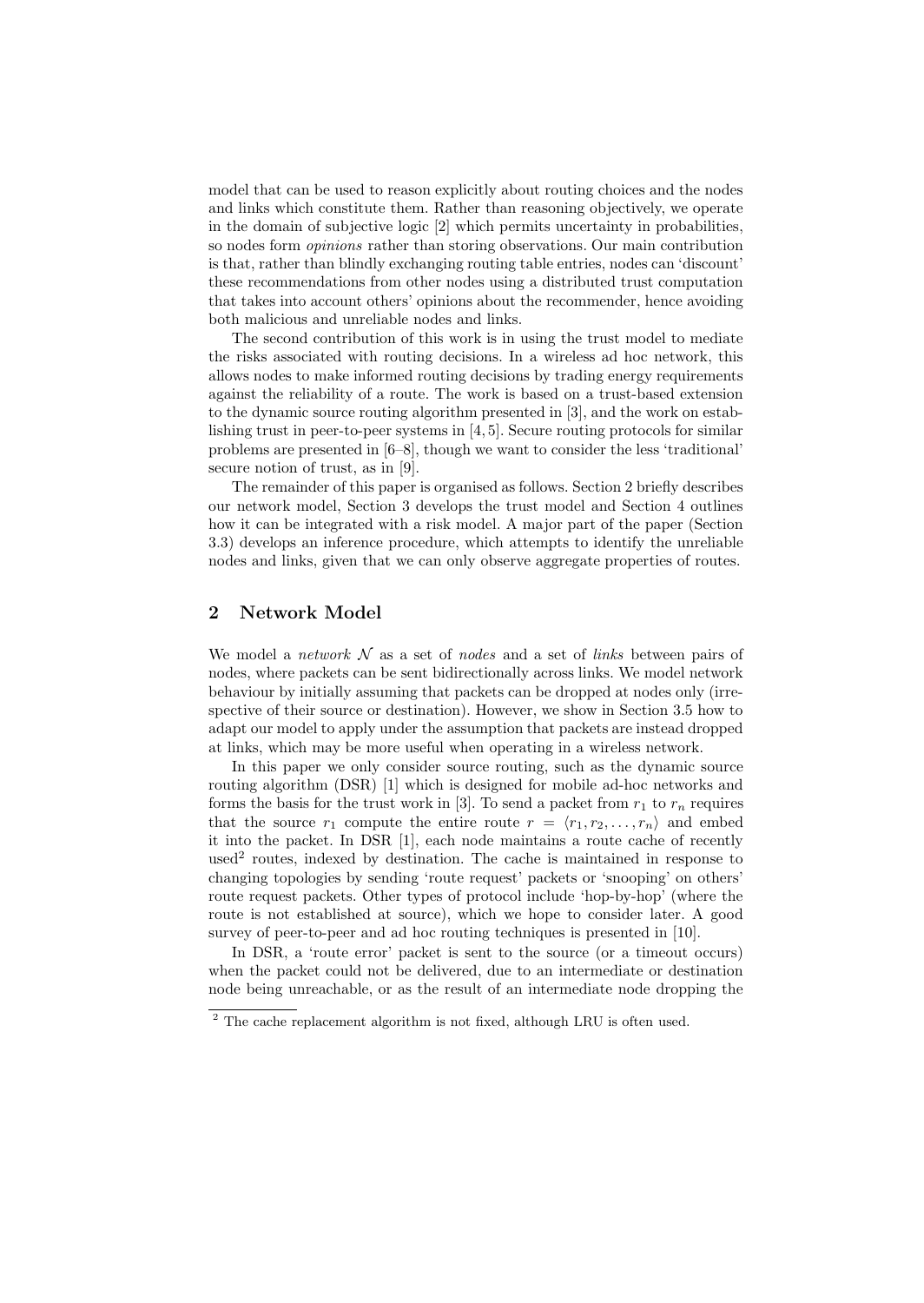

Fig. 1. The opinion space  $\Omega$  showing the opinion  $\omega_x = (0.4, 0.1, 0.5)$  as an example. The 'weight' of the opinion is  $a_x = 0.6$ , which is used to determine the expectated value  $E(x)$  since the *projector* lies parallel to the *director* 

packet (or even faking the route error packet). Such packets form the basis of the observations upon which our trust model is built.

## 3 Trust Model

"Trust is a precious commodity; easily damaged but difficult to mend."

### 3.1 Trust Values

Before developing the trust model, we present a few brief definitions. Trust values are elements of a complete lattice  $(T, \leq), P$  is the set of *principals* and the *trust* space T is a partial function  $T : (P \to T)$ . Initially, let P be the set of nodes in the network, hence  $\mathcal{T}(u) \in T$  is our trust in node u. In Section 3.5 we show a use for other definitions of P.

How does one assign meaning to  $T$ ? A starting point is to follow [3] and take trust values to be arbitrary scalars  $\in [0,1]$  where 0, 1 represent complete distrust and trust, respectively. Using arbitrary values (in the sense that they do not represent any measurable quantity) presents problems in both understanding and analysis. Asking 'what does it mean for a node to have trustworthiness 0.5?' become subjects of philosophical debate, and asking 'how should I update the trustworthiness of a node given it performed action  $a$  in context  $\Gamma$  with outcome o' are open to subjective interpretation.

**Subjective Logic.** We take elements of  $T$  to be *opinions* in subjective logic [2]. An opinion  $\omega = (b, d, u)$  is an element in the Barycentric opinion space  $\Omega$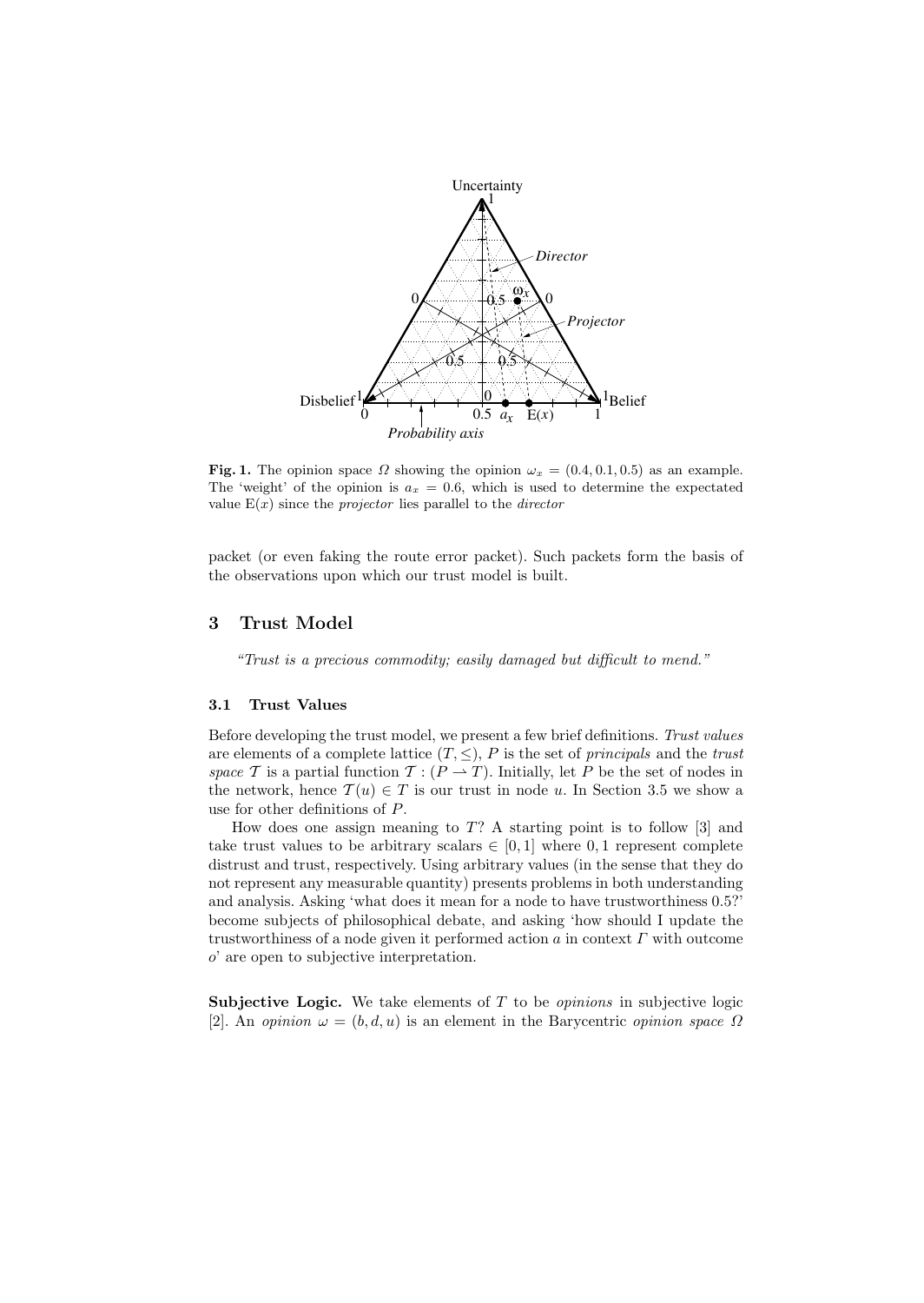shown in Figure 1, where  $b, d, u \in [0, 1]$  represent belief, disbelief and uncertainty, respectively, and  $b+d+u=1$ . The horizontal line representing  $u=0$  is the probability axis and represents situations without uncertainty (dogmatic opinions), equivalent to a traditional probability model. Uncertainty is caused by lack of evidence to support either belief or disbelief, and so the opinion space provides a way of continuously distinguishing between notions of 'unknown',  $(0, 0, 1)$  and 'least trust',  $(0, 1, 0)$ . Observations are made in the *evidence space*  $\Phi$  and are transformed into the opinion space using a simple bijection, derived in [2]. Let  $\varphi_r^v = (x, y)$  be an *observation* by principal v about route r where x, y are the numbers of successful and unsuccessful packet transmissions, respectively. Let the opinion corresponding to  $\varphi$  be  $\omega(\varphi) = (b, d, u)$  where

$$
b = x/(x + y + r) \tag{1}
$$

$$
d = y/(x + y + r) \tag{2}
$$

$$
u = r/(x + y + r) \tag{3}
$$

where  $r \geq 1$  is a parameter controlling the rate of loss of uncertainty, which can be used to tune the use of uncertainty in the model for the requirements of different scenarios (we often take  $r = 1$ ).

Given the above and the trust space, we say that  $\mathcal{T}(v)$  is our *opinion* about the proposition 'principal  $v$  forwards packets successfully', based on observations on routes containing  $v$ . We make use of three operators on opinions, the definitions of which are reproduced in Appendix A.

Unknown principals The opinion space helps overcome the problem of unknown principals being associated with 'least trust', by assigning them the opinion  $\omega = (0, 0, 1)$ . As a metric to order opinions, Jøsang [2] suggests computing the expected probability value by projecting the opinion onto the probability axis, parallel to the director (see Figure 1). If the director cuts the axis at  $\rho$  $(\rho = 0.6$  in the Figure), then  $E({b, d, u}) = (b + u)/(b + d + u/\rho)$ .

The meaning of this is to assign a 'newcomer' principal with  $\mathcal{T}(v) = (0, 0, 1)$ the expectation  $\rho$ , whilst maintaining independence between the notions of 'unknown' and 'untrusted'. One could also take  $\rho$  as the expectation of some distribution representing all the current principals' expectations.

#### 3.2 Building the Trust Model

To make a good estimate of the trust space  $\mathcal{T}$ , one needs a good inference procedure and a good set of observations (and, implicitly, a good way of gathering them).

The Need for Inference. In our model, observations can be made only on routes. Rather than take P to be the set of routes, we make use of an inference procedure whose job is to make estimations about principals given observations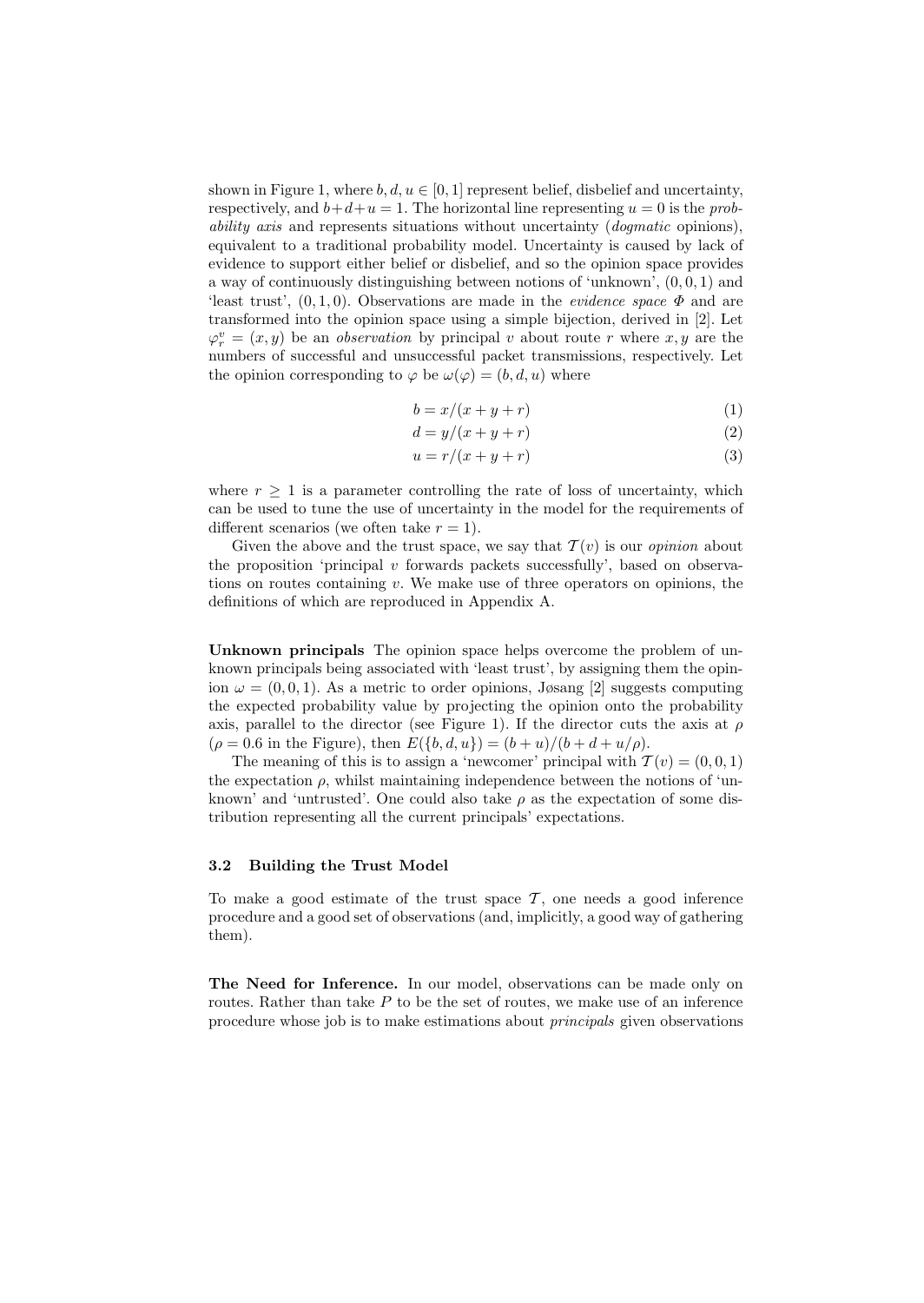on routes. By using knowledge about principals on other routes, opinions about new unused routes can be formed.

An *inference procedure*  $\Theta$  maps observations on routes to opinions about principals, i.e.  $\Theta : \Phi \to (P \to \Omega)$  where  $\Phi$  is the evidence space and  $\Omega$  is the opinion space. Separating the inference procedure from the trust computation allows each node to have its own procedure, for example some nodes could become authorities on recommendations because they have the power to perform stronger inference, whereas nodes with less power can perform weaker inference. An inference procedure based on a least mean-squares error approach is developed in Section 3.3.

Gathering observations. A useful strategy is to supplement a node's direct observations with observations from other nodes, known as recommendations. Recommendations are made by piggypacking some observations onto the routing table entries (RTEs) returned in response to a route request packet. A typical set of routing table entries returned from a node  $v$  would be as in Figure 2.

 $\lbrace \left(\text{route A}, \varphi_{\text{route A}}^{v}\right), \left(\text{route B}, \varphi_{\text{route B}}^{v}\right), \left(\text{route C}, \varphi_{\text{route C}}^{v}\right)\rbrace$ 

Fig. 2. Making recommendations: route observations are piggybacked onto the routing table entries (RTEs) returned from a node  $v$ , in response to a route request packet

The advantage of using recommendations is that it removes the need to store and explore many routes, and reduces the chance that little can be inferred about a route's trustworthiness. However, we must deal with the fact that principals may lie (making bad inferences is not a problem since only direct observations are communicated).

The gathering of recommendations via the route request mechanism can be used in conjunction with a strategy for separately gathering recommendations by sending dummy packets (though one needs to consider the extra network traffic incurred). Some strategies will provide a higher amount of information than others, but this is difficult to quantify as it depends on the inference procedure too. One approach might be to gather recommendations along routes which currently have a high uncertainty, or when a node moves into a new region of space. A promising approach is to make *direct observations* of increasing length along a route (e.g.  $r_1$  then  $r_1, r_2$  then  $r_1, r_2, r_3$  etc.) by sending out dummy packets.

Malicious and Colluding Principals. There are two types of threat from malicious and colluding principals. Malicious principals can collude to attempt to make each other look more trustworthy. Alternatively, principals can try to make other principals appear malicious by spreading bad recommendations. In the trust computation, we assume that principals are rational in the game-theoretic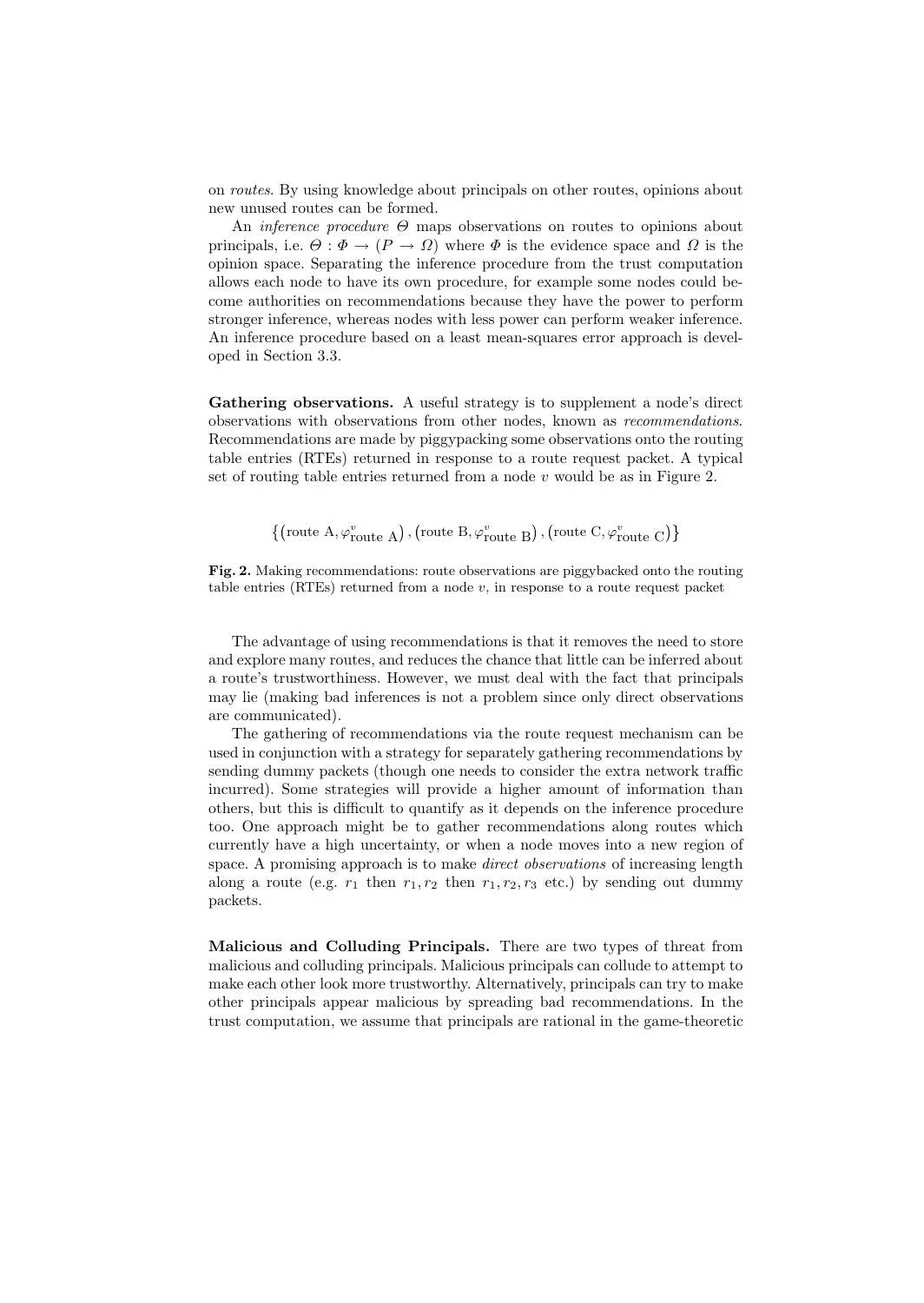sense, i.e. that a principal makes true recommendations if they forward packets (and are trustworthy), and attempts to hide their misbehaviour by making false recommendations if they do not forward packets (and are untrustworthy). Hence  $\mathcal{T}(v)$  is an appropriate discounting for the credibility of v's alleged observations.

The trust computation ensures that recommendations from colluding nodes are heavily discounted (effectively ignored) unless one of the following holds:

- 1. Principals we trust make good recommendations on a colluding principal;
- 2. We make good direct observations on a colluding principal.

Under the game-theoretic assumption, these both fail unless we also collude. In practice, a principal in a clique of colluding principals can build up one's trust by forwarding packets correctly, then use this to falsely make good observations about the others in the clique (and violating our assumption). Whether or not the assumption will be valid in reality remains a point of discussion, particularly with regard to faulty (misconfigured) principals.

One can avoid making the assumption by using separate trust spaces for 'participation' (forwarding packets) and 'recommendation' (the ability to make accurate recommendations) as in [?]. Taking this approach complicates the trust computation, but can easily be integrated into the model presented here.

Trust computation. Here we describe the local trust computation carried out at each node. Let  $\Theta$  be the inference procedure used. The trust space  $\mathcal T$  is described by an iterative fixpoint computation over the set of observations  $\{\varphi^w\}$ (both our direct observations and recommendations from other nodes), as below:

$$
\mathcal{T}(v) = \bigoplus_{\varphi^w} \{ \mathcal{T}(w) \otimes \Theta(\varphi^w)(v) \}
$$
 (4)

where  $\oplus$  is the *Bayesian consensus* operator (to combine opinions), and  $\otimes$  is the discounting operator, defined in Appendix A.

A more descriptive view of Equation (4) is that we are trying to determine the trust value (our opinion) of principal  $v$ . Given the set of direct observations and recommendations, we apply our inference procedure to obtain opinions on principals. To account for false recommendations, these opinions are discounted by our opinion of their observer (under the assumption made earlier), and the resulting opinions combined using the consensus operator. But v's trust value affects the weighting of  $v$ 's observations, and so on. The solution is analogous to eigen problems in sparse graphs (such as the WWW), so techniques similar to PageRank [11] can be employed to solve it. A similar computation and its approximate solution is described in [4]. Note that node v's direct observations are discounted by v's opinion of itself.

A consequence of having to infer trust values from observations, in a distributed context, is that each node may estimate the trust values in a different way, based on the same observations. It would be interesting to see if this leads to greater subjective variation of trust throughout the system (as in real life).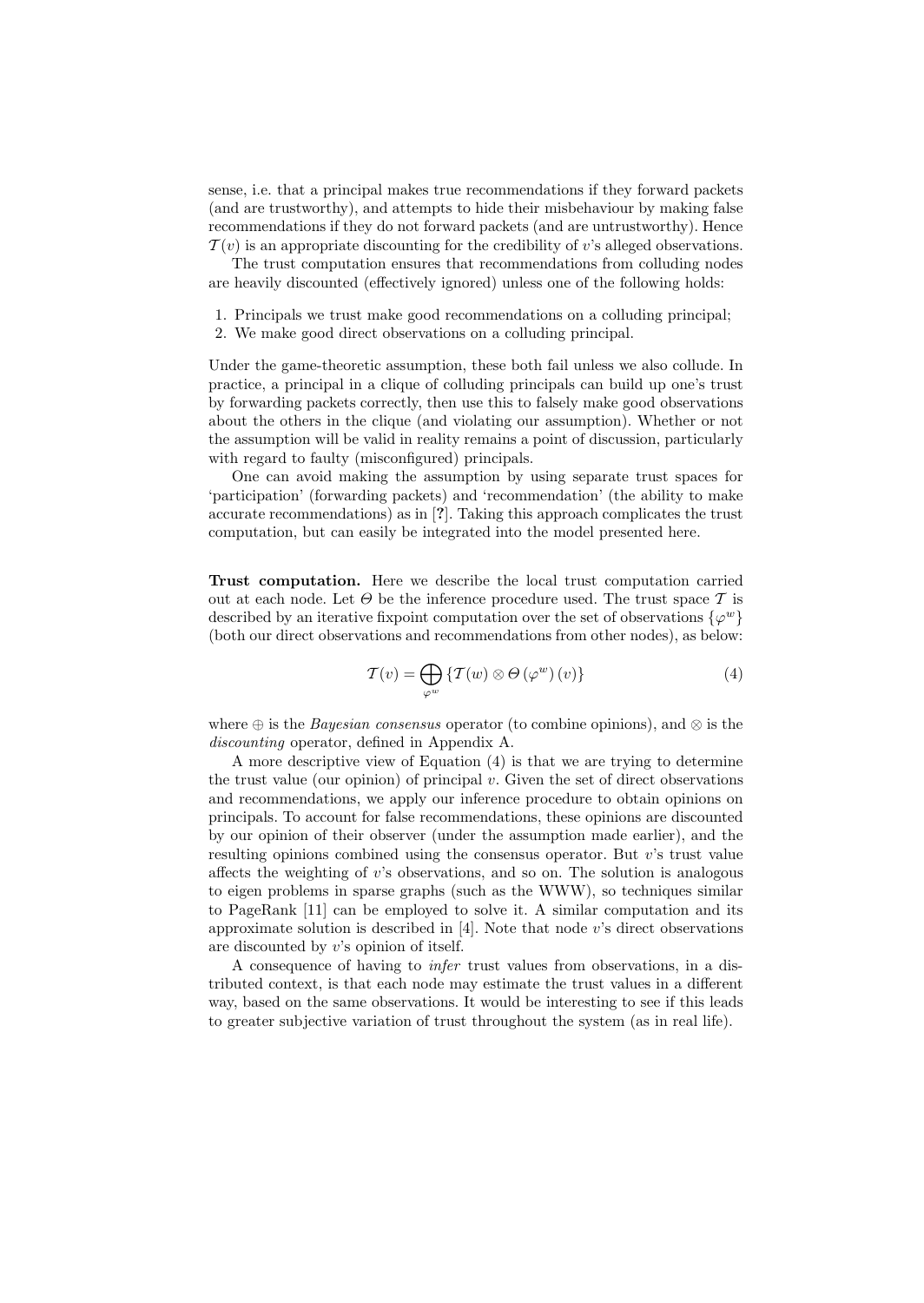#### 3.3 Inference: Spreading the Blame

The goal of this section is to develop an inference procedure to estimate principals' prior behaviours from a priori observations on routes. Assume one makes the observation  $\varphi_r = (x, y)$ . What can be concluded? Given no prior information about principals, the fairest is to assume each principal behaved equally badly. Perhaps an obvious solution would be to distribute the observation by uniformly shifting the uncertainty component in the opinion of each principal on the route. But the number of observations on a principal that a route observation provides decreases exponentially from the source, since each principal drops some *propor*tion of its packets along the way and so fewer packets reach nodes further along the route. This section presents a theory for spreading the 'blame' or 'praise' among nodes, and uses a least-mean squares error approach.

Our inference consists of two parts. We first estimate the most likely packetlevel behaviour of principals then use these to form new opinions on principals. An opinion about a route  $r$  can then be formed as the conjunction of the opinions of nodes in r. Consider the observation  $\varphi_r = (x, y)$  along the route  $r = \langle r_0, r_1, \ldots, r_n, r_{n+1} \rangle$  (where  $r_0$  is the source and  $r_{n+1}$  the destination). Let the total number of observations,  $T = x + y$ . We 'explain' the observation by assuming each principal  $r_i$  successfully transmitted a *proportion*  $\alpha_i$  of its packets, for the duration of the observation.

First, consider the behaviour of node  $r_1$ . Since T packets enter  $r_1$  and  $\alpha_1$  are dropped, the estimated observation is  $\varphi_{r_1} = (\alpha_1 T, (1 - \alpha_1)T)$ . For principal  $r_2$ the situation is similar, since  $(\alpha_1 T)$  packets are expected to leave  $r_1$  and  $r_2$  is expected to successfully forward a proportion  $\alpha_2$  of them. Hence we have the expected observations for each principal

$$
\varphi_{r_1} = (\alpha_1 T, (1 - \alpha_1) T)
$$
  
\n
$$
\varphi_{r_2} = (\alpha_1 \alpha_2 T, (1 - \alpha_2) \alpha_1 T)
$$
  
\n
$$
\vdots
$$
  
\n
$$
\varphi_{r_i} = \left( \prod_{j=1}^i \alpha_j T, (1 - \alpha_i) \prod_{j=1}^{i-1} \alpha_j T \right)
$$

One can check that this does in fact explain the observation, since  $(\prod_{j=1}^n \alpha_j T)$ x packets leave  $r_n$ , as observed. Transforming these from the evidence space to the opinion space gives the opinions

$$
\omega(\varphi_{r_1}) = \left(\frac{\alpha_1 T}{T+1}, \frac{(1-\alpha_1)T}{T+1}, \frac{1}{T+1}\right)
$$

$$
\omega(\varphi_{r_2}) = \left(\frac{\alpha_1 \alpha_2 T}{\alpha_1 T+1}, \frac{(1-\alpha_2) \alpha_1 T}{\alpha_1 T+1}, \frac{1}{\alpha_1 T+1}\right)
$$

$$
\vdots
$$

$$
\omega(\varphi_{r_i}) = \left(\frac{\prod_{j=1}^i \alpha_j T}{\prod_{j=1}^{i-1} \alpha_j T+1}, \frac{(1-\alpha_i) \prod_{j=1}^{i-1} \alpha_j T}{\prod_{j=1}^{i-1} \alpha_j T+1}, \frac{1}{\prod_{j=1}^{i-1} \alpha_j T+1}\right)
$$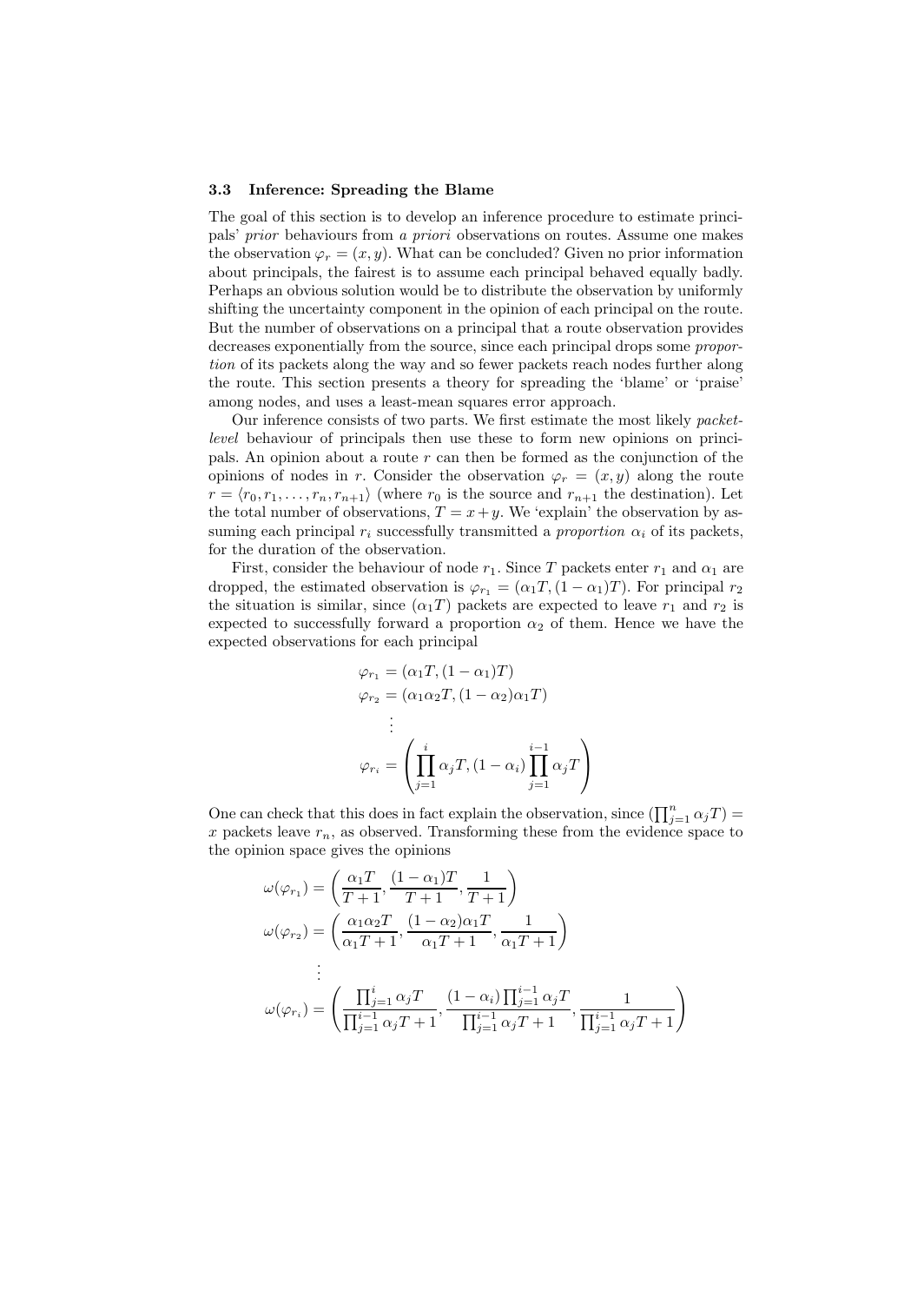This procedure can be seen as shifting the unknown component of the opinions, but relative to the expected number of observations made on a node. An interesting result is that one has to make around  $(1/\prod_{j=1}^n \alpha_j)$  times as many observations to achieve an equal reduction in the unknown of the nth node, compared to the unknown in the 1st node. This implies that the learning rate increases with the  $\alpha$ 's, i.e. our opinions will be less uncertain when observing well-behaved routes. A similar argument can be made for shorter routes, since an observation is spread less thinly over the nodes on the route. Together, these suggest a strategy that a node should use to gather observations in order to maximise its 'information gain'.

Estimating the behaviours: picking the  $\alpha_i$ 's. So far we have not discussed how the  $\alpha_i$ 's are chosen. To *correctly* explain the observation, we must satisfy the constraint  $\prod_{i=1}^{n} \alpha_i = (x/T)$ . A good start would be to assume no prior knowledge of the current principals' behaviours and hence that all principals behaved equally, that is  $\alpha_1 = \alpha_2 = \cdots = (x/T)^{1/n}$ .

Let us now take into account the current opinions about principals. For example, if we currently have high belief in  $r_1$  and high disbelief in  $r_2$  and make (or receive) an observation with high disbelief, the 'best' explanation is that which most closely resembles our current opinions: that  $r_1$  behaved well and  $r_2$ behaved badly, rather than penalising them both equally. We now try to make this approach more formal.

Let  $\beta_i \in [0,1]$  be the expected value of the current opinion of principal  $r_i$ . We want to approximate (in the least squares error sense) the  $\beta_i$ 's with a set of  $\alpha_i$ 's (whilst obeying the constraint). Our approach is to renormalize the opinions such that they satisfy the constraint, which effectively performs a *ratio scaling* on the  $\beta$ 's. We conjecture that by minimizing the total square change in our current opinions  $(\beta's)$ , the least mean square error is also minimized.

The argument is as follows. Our current  $\beta$ 's don't satisfy the constraint (if they do, then  $\alpha_i = \beta_i$ ). Hence we can write

$$
\prod_{i=1}^{n} \beta_i \neq (x/T) \tag{5}
$$

Taking logs gives

$$
\log \prod_{i=1}^{n} \beta_i \neq \log(x/T) \tag{6}
$$

Now consider the actual value of the LHS of Equation 6; some unique  $d \neq$  $log(x/T)$ . Therefore

$$
\log \prod_{i=1}^{n} \beta_i = d \neq \log(x/T) \tag{7}
$$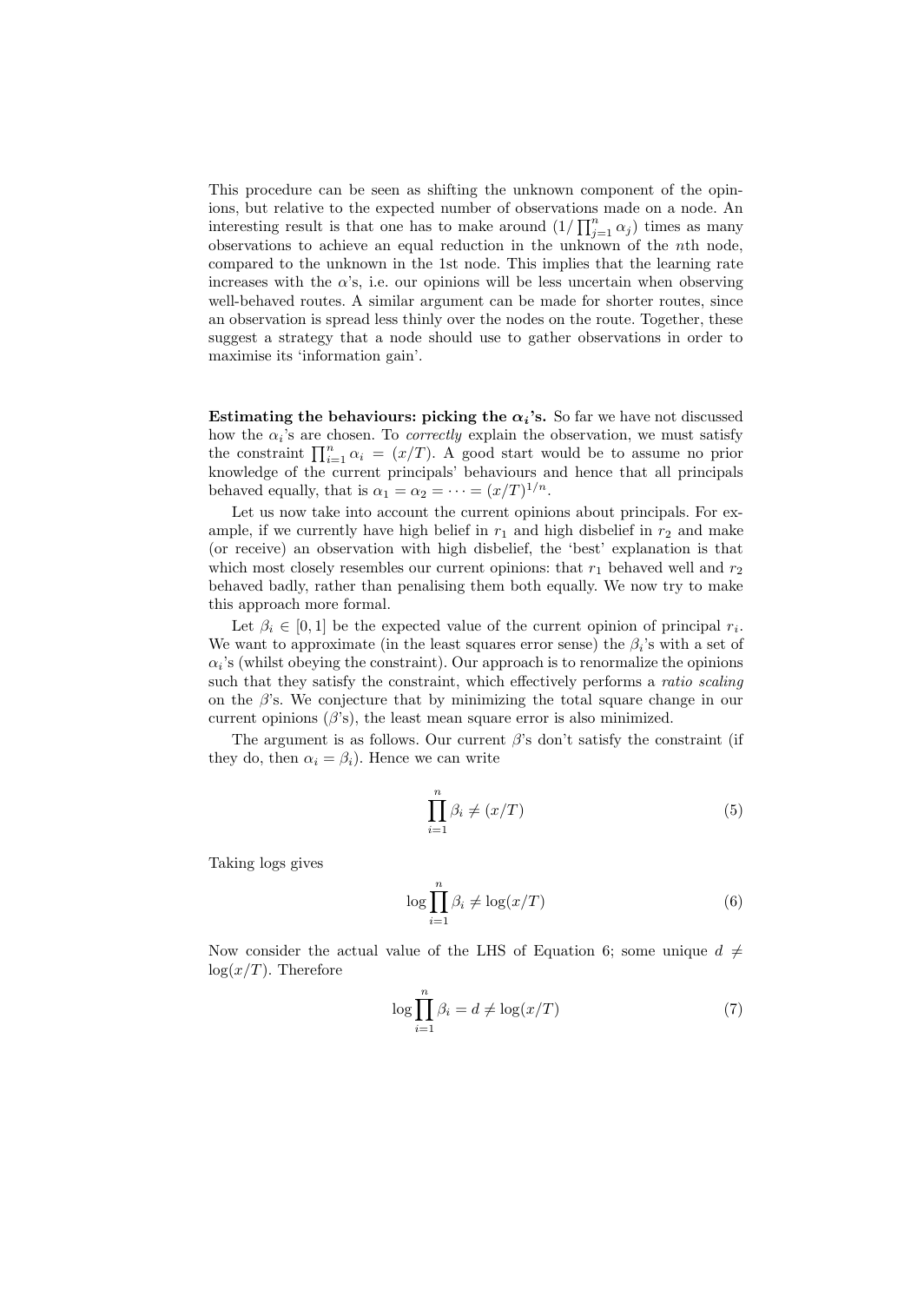Let  $\kappa = \log(x/T)/\log \prod_{i=1}^{n} \beta_i$ . Multiplying Equation (7) by  $\kappa$ , simplifying then removing the logs gives

$$
\kappa \log \prod_{i=1}^{n} \beta_i = \log(x/T) \tag{8}
$$

$$
\prod_{i=1}^{n} \beta_i^{\kappa} = (x/T) \tag{9}
$$

and hence  $\alpha_i = \beta_i^{\kappa}$  where  $\kappa = \log(x/T)/\log \prod_{i=1}^n \beta_i$ .

One can easily check this is a generalisation of the special case described earlier. In fact, the case appears whenever our prior opinions of each principal are equal, not just when there is no knowledge. Setting  $\beta_1 = \beta_2 = \cdots = \beta$ :

$$
\alpha_i = \beta^{\log(x/T)/\log \beta^n} \tag{10}
$$

$$
= \beta^{\frac{1}{n}\log_{\beta}(x/T)} \tag{11}
$$

$$
= \left(\beta^{\log_{\beta}(x/T)}\right)^{1/n} \tag{12}
$$

$$
=(x/T)^{1/n} \tag{13}
$$

Finally, our inference procedure is as follows. Given an observation  $\varphi_r$ , it computes opinions for each principal (node) on the route  $r$  (except the source and destination). All other principals are assigned the 'unknown' opinion  $\omega =$  $(0, 0, 1).$ 

Related approaches. Using arbitrary trust values naturally leads to arbitrary inference procedures. Consider the approach taken in [3]; if the packet was lost, the source node has no way of determining which node in  $r$  caused the fault, hence the best it can do is to decrease the trust value of each node on the route. Even ignoring this uniform distribution of blame and the fact that more observations are made on nodes closer to the source, no 'correct' update procedure is obvious. In practice, the values are updated 'exponentially', i.e. for a successful transmission  $t = t + (1 - t)/20$  and for an unsuccessful transmission  $t = t - t/20$ for each node on the route. It is difficult to make anything other than an empirical case for this procedure, and it stems from using arbitrary trust values.

#### 3.4 Selecting routes

Recall  $\mathcal{T}(v)$  is our opinion about the proposition 'principal v forwards packets successfully'. We can form an opinion about a route  $r = \langle r_0, r_1, r_2, \ldots, r_n, r_{n+1} \rangle$ by combining opinions about principals using the *conjunction* operator,  $\wedge$  [2]:

$$
\omega_r = \mathcal{T}(r_1) \wedge \mathcal{T}(r_2) \wedge \dots \wedge \mathcal{T}(r_n) \tag{14}
$$

The remaining problem is ordering opinions, to choose a route from those in the route cache. This is done by ordering routes according to their expected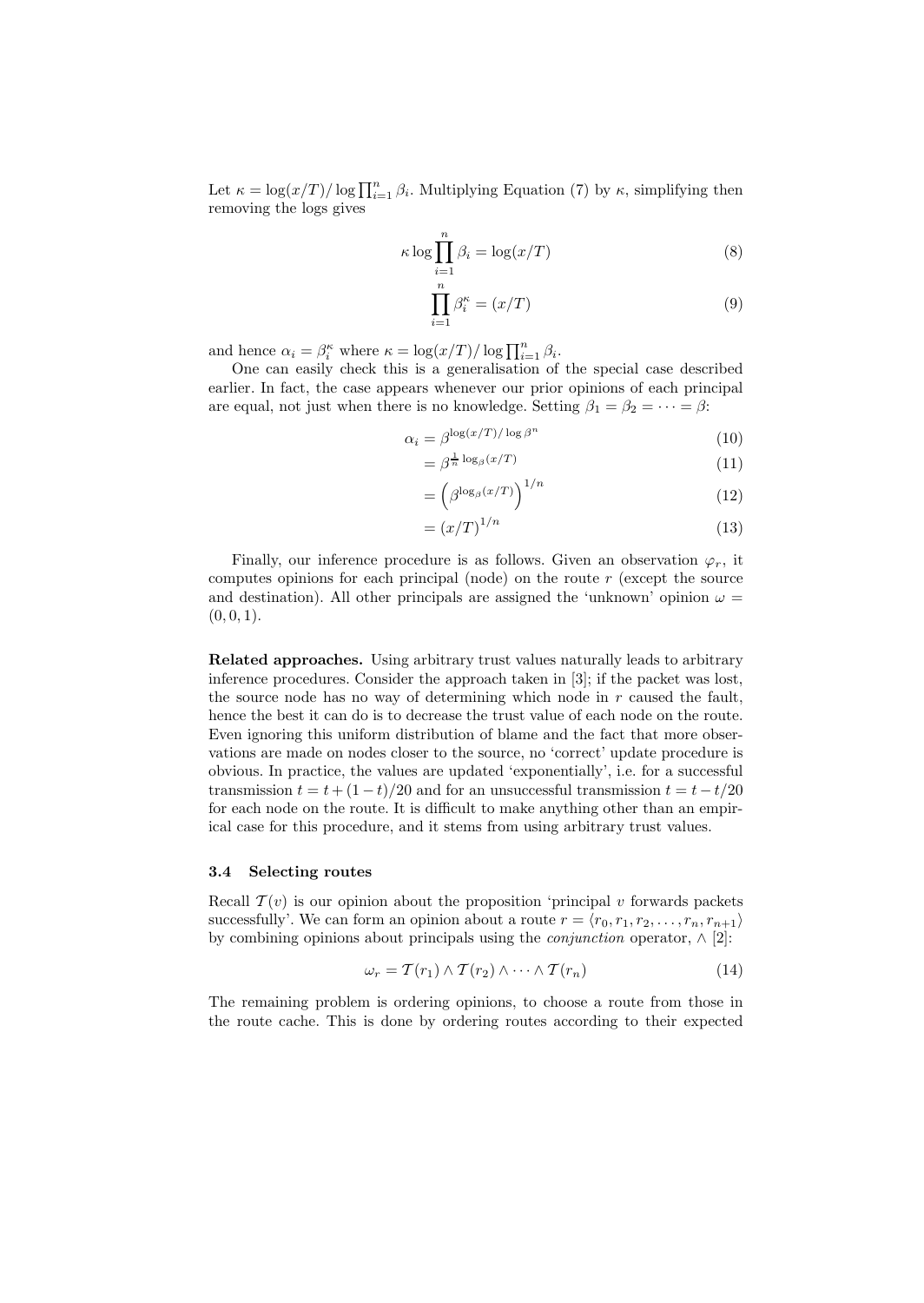

Principal=Node Principal=Undirected link

Fig. 3. Optimising the model for wireless networks: to model the behaviour where packets are dropped on links rather than at nodes, the principal space is transformed. In the network on the left, principals represent nodes. The network on the right is equivalent in that principals are now the links from the original network. Applying the trust model to the new 'network' allows it to reason about link, rather than node, behaviours. The dashed edges show the effect of adding the physical link  $A \rightarrow C$ 

probability value  $E(\omega_r)$ , as described in Section 3.1. To avoid overloading nodes with slightly higher trust values, the routes should be chosen with probability proportional to their relative trust expected probability values. This provides a form of trust-based load balancing, and gives previously untrusted nodes a chance to redeem themselves.

#### 3.5 A better model for wireless networks

So far the set of principals has been the set of nodes (the network principal space), and we have assumed the *weak network model* where packets are dropped only at nodes. Yet often it is the links rather than nodes which are the cause of network disruption, and this is particularly true for wireless networks - contrast this with the Internet, where the large distances between hops and a reliable medium mean that malicious or faulty nodes are the major concern.

We now show how the same routing model can be used in the *undirected*link network model, where packets can be dropped at individual links rather than nodes (this corresponds to a stronger 'adversary'). This assumption can be modelled by taking  $P$  to be the set of links as in Figure 3. The source routing algorithm can be extended to include this transformation as follows. The request 'route from A to C' provides choices  $\langle A, B, C \rangle$  and  $\langle A, C \rangle$  from the route cache, as before. These are transformed into routes  $\langle AB, BC \rangle$  and  $\langle AC \rangle$  respectively in the model principal space (where a principal is an undirected link), about which opinions can now be formed as before. Observations are gathered in a similar way; an observation on a route  $\langle B, C, D \rangle$  transforms to  $\langle BC, CD \rangle$  in the model principal space and is handled as before.

We may consider an even stronger adversary which can block packets at links based on their direction (the *directed-link network model*), hence the model principal space induces a directed graph. More devious adversaries can block packets on links, based on the route taken so far of the packet. Such a network model can be simulated in the [un]directed-link network model where the model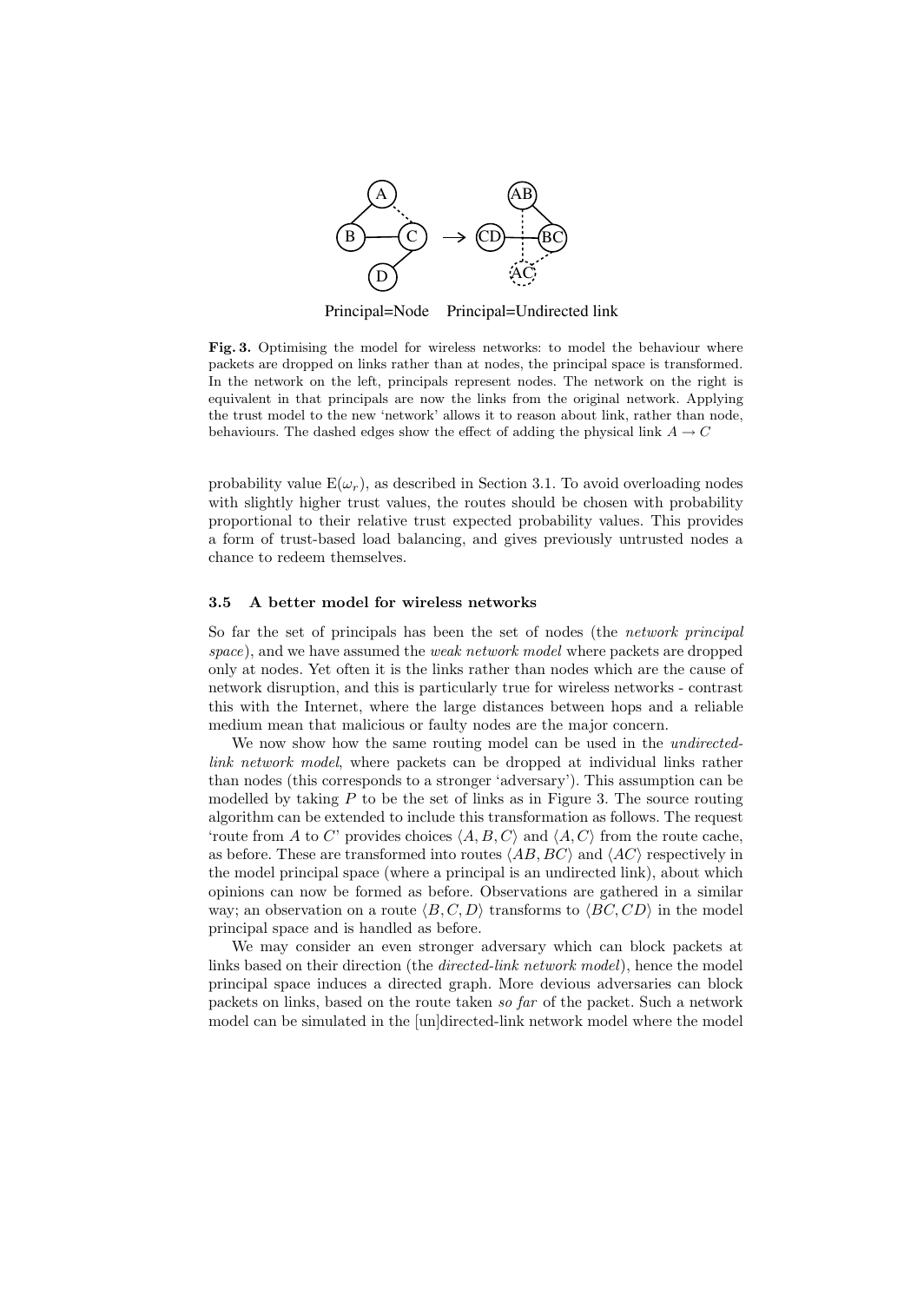principal space is the set of possible routes to a node in the network, from all sources.

### 4 Risk

#### "There is no need to trust anyone unless there is risk involved."

Routing decisions based on trust need to be mediated by the risk of doing so. For example, less trust is needed to send a packet of low importance than to send a message whose safe arrival is critical. Previous works such as [3, 4, ?] consider trust in complete isolation, and in this section we show how trust can mediate the risk-inherent action of sending packets.

Nodes in a wireless network often have limited battery power, so energy conservation is an important topic when considering routing decisions. In a sense, the risk to a node of sending a packet along a particular route is proportional to the energy needed to make the first hop, and the probability of that energy being 'wasted' (if the packet is not successfully sent). Since our trust values represent a meaningful quantity, *i.e.* the probability of a successful transmission, then the inverse represents the expected number of retransmissions, assuming retries are to the same node (although more complex schemes can be handled). We say that trust mediates the energy risks in wireless routing, as described in Figure 4.

We can also consider aggregate properties, including retransmissions and so on. Assuming that packets will be delivered after an infinite number of retransmissions, consider the action 'send  $p$  to  $v$  within time  $t'$ . Our outcomes are likely to be  $\{p\}$  delivered late, p delivered successfully (the outcome 'p is not delivered' is not possible because of the retransmission assumption). Our policy will be to carry out the sub-action 'send  $p$  to node  $v'$  until we observe the outcome 'p successfully sent'. Assuming a geometric distribution, i.e. independent retransmissions<sup>3</sup>, the expected time before we observe this is  $\frac{d}{dx}$ 'latency'/(1 – Pr('p delivered successfully'). This can be used to parameterise a distribution over the time, and calculate  $Pr(\text{time} < t)$  from which the expected cost of the original action can be found, for a given route. This kind of reasoning permits one to justify why a particular route should be chosen.

# 5 Conclusion

This paper has presented a subjective approach to routing in peer-to-peer and ad hoc networks. The main difference between our approach and traditional routing models is the ability to reason subjectively about trust in the network through the use of opinions. Rather than blindly exchanging routing table entries, nodes can 'discount' these recommendations from other nodes using a distributed trust computation that takes into account others' opinions about the recommender.

<sup>&</sup>lt;sup>3</sup> This is not quite true; the route may be switched if the trust values change enough during transmissions.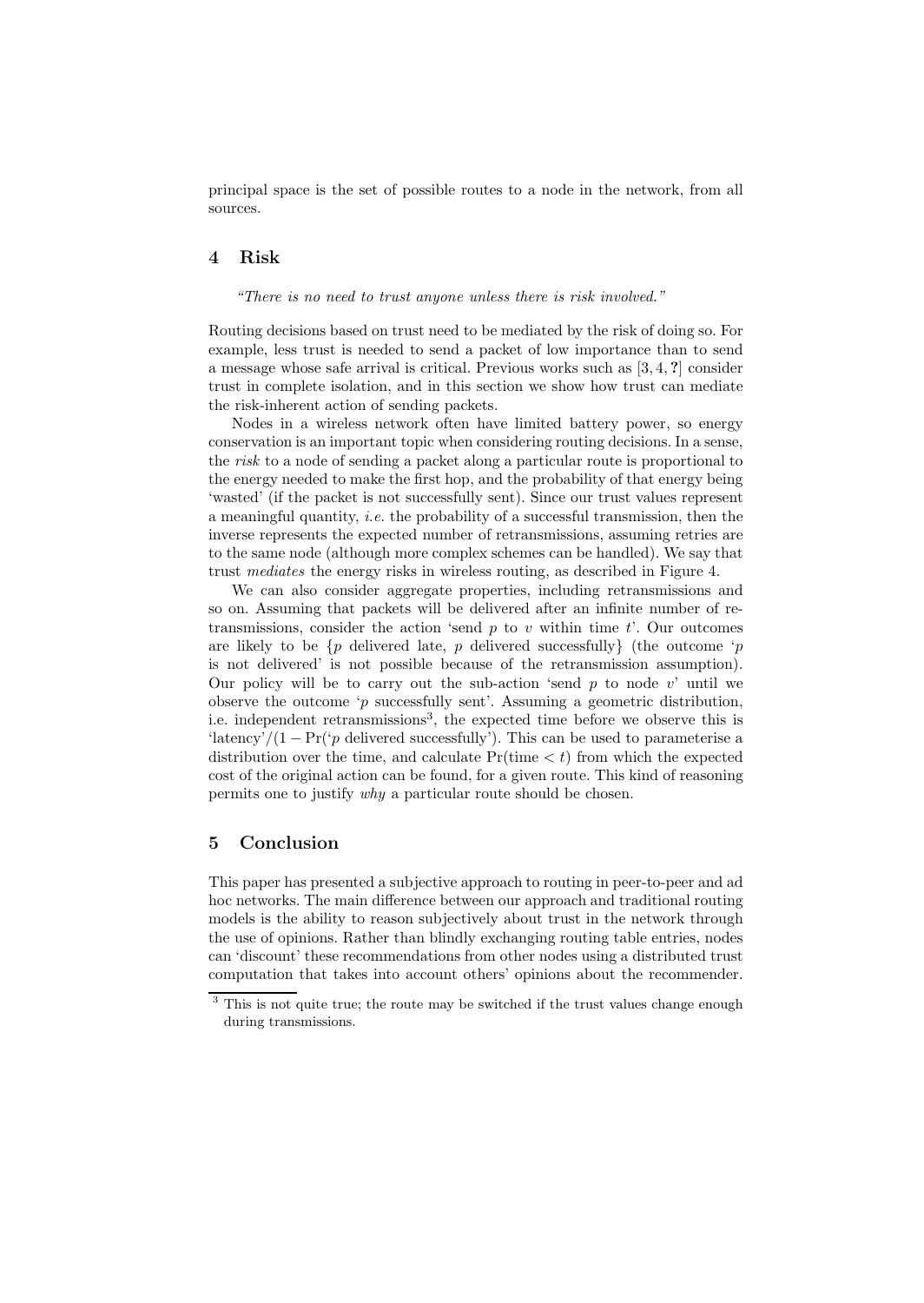

Fig. 4. Using trust to mediate the energy risks in wireless routing. Assuming Friss free-space attentuation, the energy needed for wireless transmission over distance  $d$  is proportional to  $d^2$ . The source node has two possible routes - the dashed route involving the intermediate node and the direct route. The dashed route requires less energy for the first hop, yet the direct route may have a higher probability of succeeding. Given the trust values t and t' of the routes and that the direct route is  $50\%$  further, which route should the source pick to minimize the expected energy required? Equating the two energy equations, we find the direct route is most energy-efficient if  $t' \geq 2.25 \cdot t$ , i.e. over twice as trustworthy

Hence malicious and faulty participants can be avoided. Finally, we showed how the model can be optimised for various uses, including wireless networks.

Source-routing algorithms such as DSR can easily be augmented with the model, and we hope to apply similar ideas to hop-by-hop algorithms such as Pastry [12].

Acknowledgements. The author wishes to thank Dave Gamble, David Ingram, Brian Shand and members of the Cambridge Computer Laboratory for interesting discussions and insightful comments. This work has been inspired by the EU-funded SECURE project (IST-2001-32486), part of the EU Global Computing initiative. As a result, the author thanks BRICS at Århus, Denmark for their initial work in developing a formal trust model [13]. The author is supported by BTexact Technologies and EPSRC.

# References

1. Johnson, D., Maltz, D., Broch, J.: DSR: A dynamic source routing protocol for multihop wireless ad hoc networks. In: David B. Johnson, David A. Maltz, and Josh Broch. DSR The Dynamic Source Routing Protocol for Multihop Wireless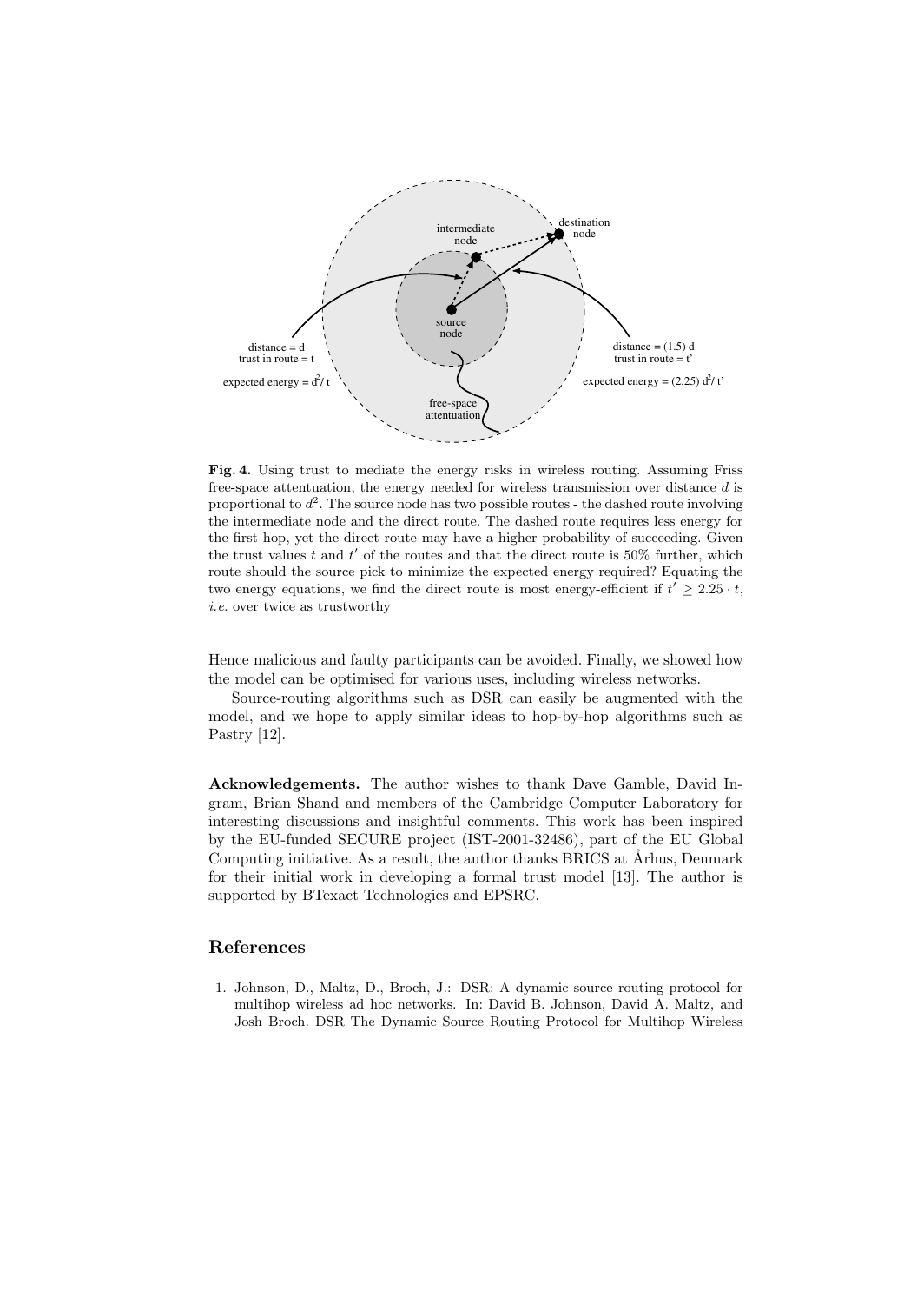Ad Hoc Networks. In Ad Hoc Networking, edited by Charles E. Perkins, chapter 5, pages 139–172. Addison-Wesley, 2001. (2001)

- 2. Jøsang, A.: A logic for uncertain probabilities. Available at citeseer.nj.nec.com/392196.html (2001)
- 3. Keane, J.: Trust based dynamic source routing in mobile ad hoc networks. msc. thesis, trinity college dublin. (2002)
- 4. Xiong, L., Liu, L.: Building trust in decentralized peer-to-peer electronic communities. In: Fifth International Conference on Electronic Commerce Research (ICECR-5), Canada. (2002)
- 5. Aberer, K., Despotovic, Z.: Managing trust in a peer-2-peer information system. In: CIKM. (2001) 310–317
- 6. Awerbuch, B., Holmer, D., Nita-Rotaru, C., Rubens, H.: An on-demand secure routing protocol resilient to byzantine failures (2002)
- 7. Hu, Y., Perrig, A., Johnson, D.: Ariadne: A secure on-demand routing protocol for ad hoc networks (2002)
- 8. Hu, Y.C., Johnson, D.B., Perrig, A.: SEAD: Secure efficient distance vector routing in mobile wireless ad hoc networks. In: Fourth IEEE Workshop on Mobile Computing Systems and Applications (WMCSA '02). (2002) 3–13
- 9. Jøsang, A.: The right type of trust for distributed systems. In: C. Meadows, editor, Proc. of the 1996 New Security Paradigms Workshop. ACM, 1996. (1996)
- 10. Schollmeier, R., Gruber, I., Finkenzeller, M.: Routing in mobile ad hoc and peerto-peer networks. a comparison (2002)
- 11. Page, L., Brin, S., Motwani, R., Winograd, T.: The pagerank citation ranking: Bringing order to the web. available as tech. Rep., computer science department, stanford university (1998)
- 12. Rowstron, A., Druschel, P.: Pastry: Scalable, distributed object location and routing for large-scale peer-to-peer systems. In: IFIP/ACM International Conference on Distributed Systems Platforms (Middleware). (2001) 329–350
- 13. Carbone, M., Danvy, O., Damgaard, I., Krukow, K., Møller, A., Nielsen, J.B., Nielsen, M.: A model for trust (2002) EU Project SECURE IST-2001-32486, Deliverable 1.1.

### A Subjective Logic Operator Definitions

**Definition 1** (Bayesian Consensus). Let  $\omega^A = (b^A, d^A, u^A)$  and  $\omega^B = (b^B, d^B, u^B)$ be opinions respectively held by prinicpals A and B about the same proposition. Let  $\omega^{A,B} = (b^{A,B}, d^{A,B}, u^{A,B})$  be the opinion such that

$$
b^{A,B} = (b^A u^B + b^B u^A)/\kappa
$$
  

$$
d^{A,B} = (d^A u^B + d^B u^A)/\kappa
$$
  

$$
u^{A,B} = (u^A u^B)/\kappa
$$

where  $\kappa = 1 - (1 - u^A)(1 - u^B) = u^A + u^B - u^A u^B$  such that  $\kappa \neq 0$  (i.e.  $u^A$  and  $u^B$  cannot both be 0, otherwise one is trying to combine dogmatic opinions which leave no room for uncertainty). Then  $\omega^{A,B} = \omega^A \oplus \omega^B$  is called the Bayesian consensus between  $\omega^A$  and  $\omega^B$ . Furthermore,  $\oplus$  is commutative and associative.